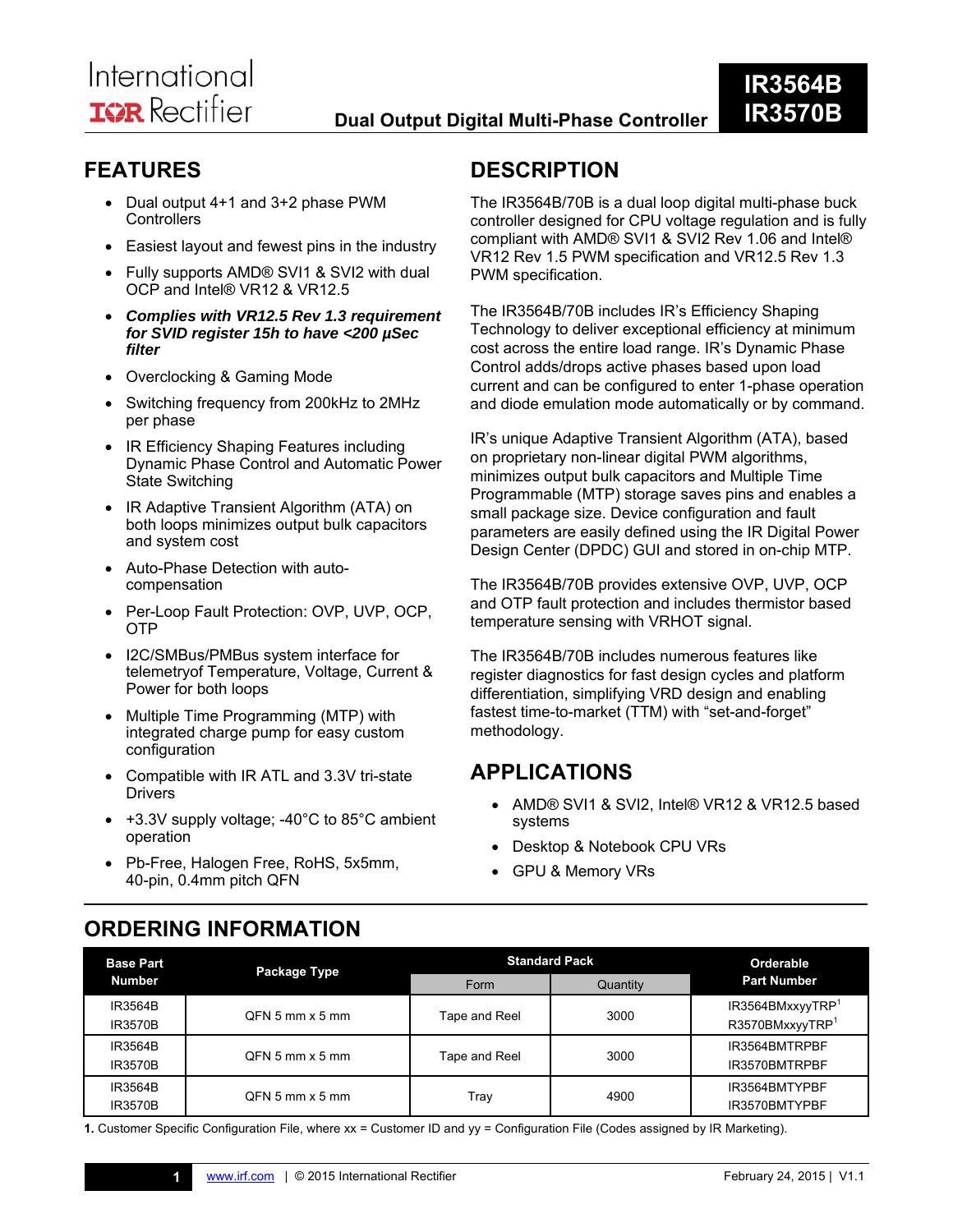

#### **ORDERING INFORMATION**



**Figure 1: IR3564B/70B Pin Diagram Enlarged**